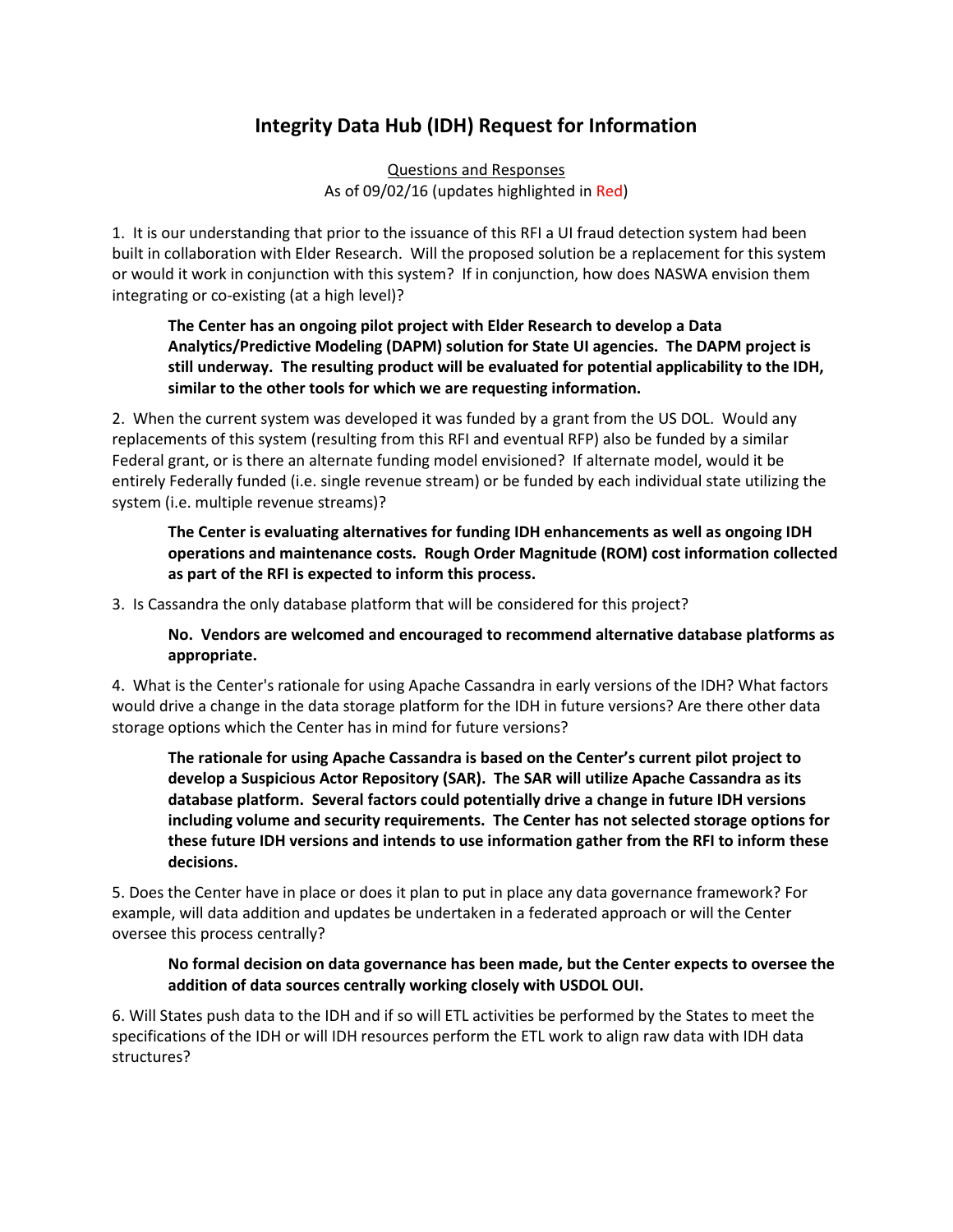**States will push data to the IDH in a specified format. Extract, Transform and Load (ETL) activities are expected to be performed by IDH resources, potentially through subcontracting or staff augmentation.**

7. What is the envisioned frequency for adding new data sources to the IDH? What expectations exist in terms of responsiveness to new data?

**The Center is interested in adding new data sources as quickly as possible; however, each data source is expected to have unique technical and policy issues that do not allow us to accurately predict the frequency and responsiveness.**

8. How does the Center envision the distribution of effort among Parsed Claims, Cross-Match, and Analytics teams if these are different vendors? For example, are Parsed Claims and Cross-Matching answerable to Analytics to generate features and aggregations, or are these wholly separate? Outputs could also display a combination of underlying claims data, cross-matched data, and analytics. What is the Center's vision for how the different functional areas will interoperate, both within the IDH (among Parsed Claims, Interface/Cross-Match, and Analytics/Scoring) and between the IDH functional areas and the Output?

## **We expect parsed claims data to be analyzed and scored based on matching data.**

9. The Center has emphasized their interest in products to support the development of the IDH. With the comprehensive scope of the IDH, solutions incorporating both products and tailored services may better serve the Center's goals. Will the Center accept solutions-based responses?

**The Center is interested in both specific products as well as product/service solutions that can support development of the IDH.**

10. How is the Center planning to engage states and / or incentivize state participation?

**The Center plans to engage and incentivize states based on the ability to effectively prevent and identify improper payments. In addition, the Center has additional resources to assist states with implementation and support costs.**

11. What states does the Center anticipate will participate?

**The Center hopes to ultimately have participation by all state and territories.**

12. At what level of data granularity does the Center envision being included into the Hub?

**The Center would prefer the most data granularity achievable.**

13. Are data elements considered for inclusion in the Hub already identified?

**The RFI requests vendor inputs on data fields needed to provide effective analysis and crossmatching. We anticipate that a greater number of fields will improve performance, but will impact elements such as volume and storage.**

14. Does the Center have a preference for pricing / fee structure?

**No.**

15. Who would be the Project Steering Team? From the Center specifically? What level of involvement could be expected?

**The task project team includes the Center IDH Project Manager as well as other project resources including: business analysts, IT professionals, system architects, programmers, and database analysts.**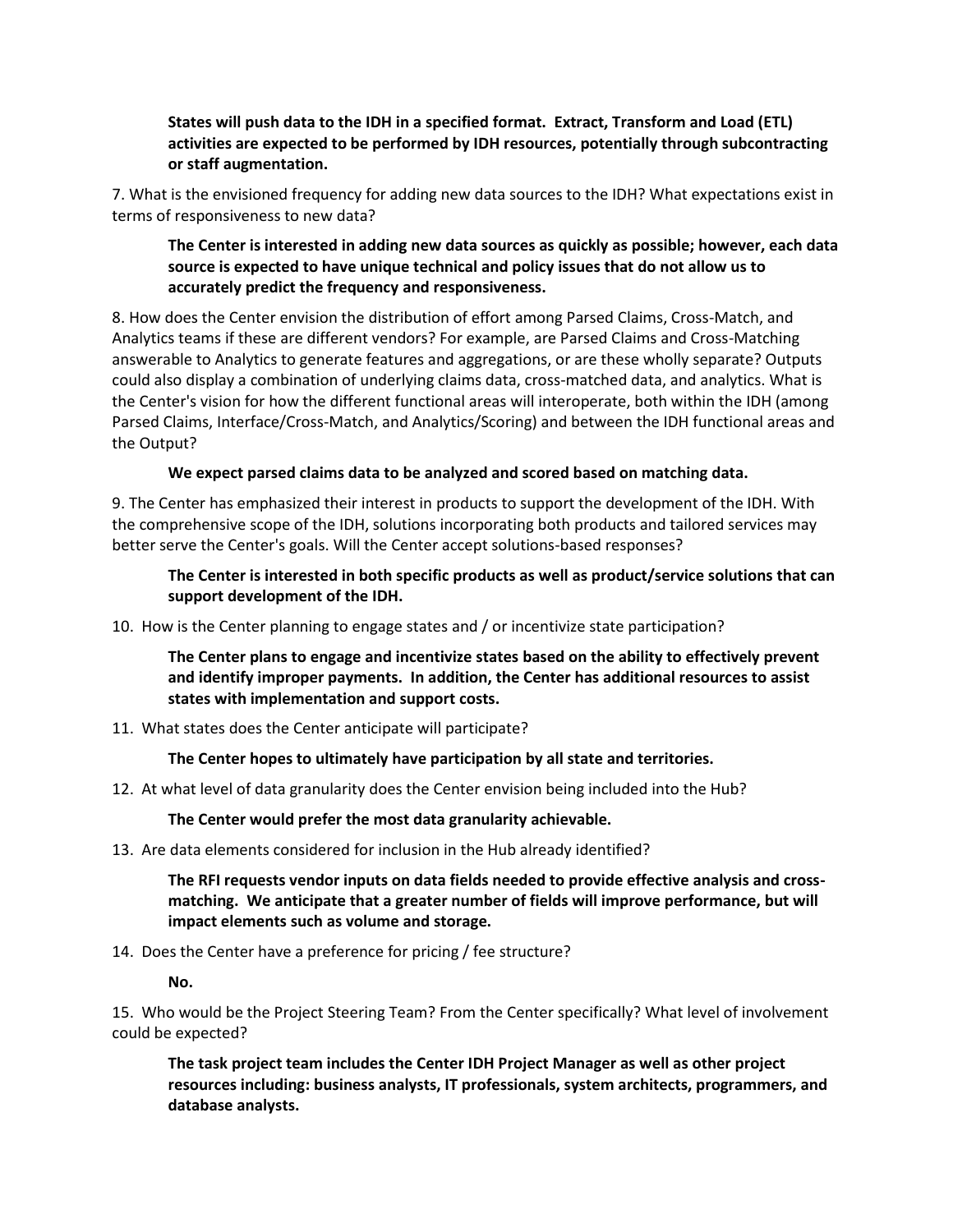16. Assuming states retain ownership of the data after committed to the hub, if a state elected to departicipate in the Hub in the future, should there be functionality that performs that action?

**Yes.**

17. Does the Center have a preference for how state data is integrated into the Hub?

#### **No, however data is expected to be collected using a web-based cloud implementation.**

18. Does the Center have a preference for any specific technologies for the Hub? Is there technology / software already owned by the Center that should be considered in pricing?

## **No. The Center is interested in obtaining information on all products and solutions with potential applicability to the IDH.**

19. How does the Center define "product" in the "Product Overview" response requirement section of the RFI powerpoint? Is the Center's use of "per product" synonymous with per functional area or intended to mean per product within each functional area?

**Product is defined as separate products or solutions offered by the vendor with applicability to the IDH. We understand that some vendors may have more than one product/solution and we want those vendors to have the ability to define each and how it would apply to the IDH.**

20. Given that state statutes vary across the country, what data security standard does the Center want to adopt for this solution?

#### **The Center intends to use a web-based FEDRamp/NIST-compliant infrastructure.**

21. What resources does the Center anticipate allocating to the project?

**The task project team includes the Center IDH Project Manager as well as other project resources including: business analysts, IT professionals, system architects, programmers, and database analysts.**

22. Is the center open to standing up this project in phases? If so, is there a particular order or preference?

**The Center is open to developing the IDH in phases, no order of preference has been established.**

23. What is the target date in which the Center would like this Hub to be operational?

**No specific date has been determined. Information collected by the RFI is expected to inform this process.**

24. What is the anticipated timeline of this project (i.e. RFP release, start date, etc)?

**No specific timeline has been determined. Information collected by the RFI is expected to inform this process.**

#### 25. What is the Center's budget for this project?

**No specific budget has been determined. Information collected by the RFI is expected to inform this process.**

26. What does the Center perceive maintenance and support will entail?

**Vendors should respond to the RFI with their software maintenance policy; i.e. yearly maintenance and support costs, upgrades policies, etc.**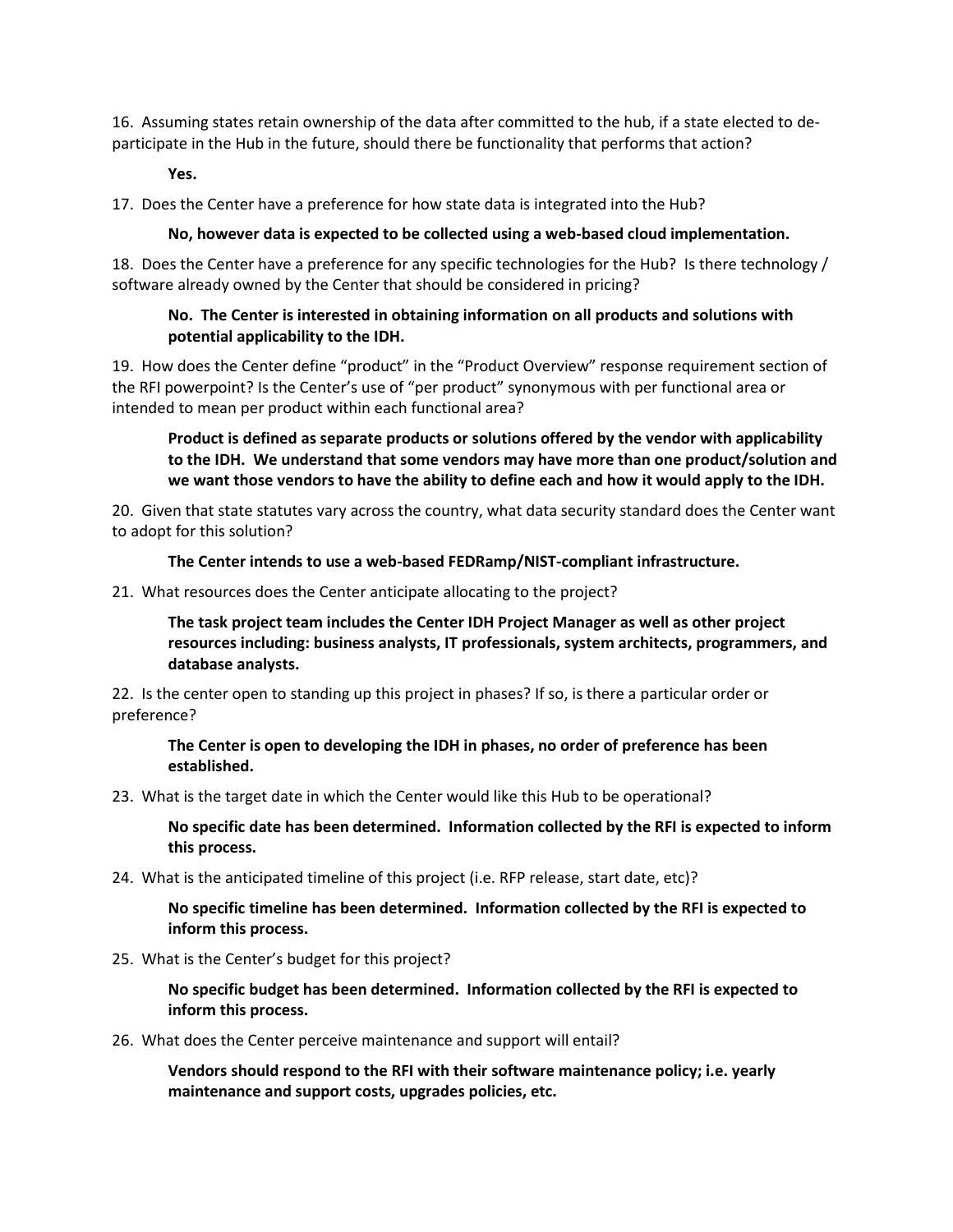27. What is the total number of Initial UI claimants per week, month, and year? Could be an average or a range.

## **See CY 2015 claims data included at the end of this document.**

28. What is the total number of weekly certification claims per week, month, and year? Could be an average or a range.

#### **See CY 2015 claims data included at the end of this document.**

29. The RFI states the IDH is envisioned to operate as a cloud Infrastructure as a Service (IaaS) FedRAMP compliant system. Is the vendor responsible for hosting the system or will ITSC host? To what degree will ITSC be involved if offsite?

#### **The Center/ITSC will be responsible for hosting the system.**

30. Is it anticipated that this solution will only apply to UI claimants? Please confirm our assumption that the IDH is for beneficiaries only as references throughout the document are for UI claims.

**The IDH is currently planned to address UI claimants. However, the possibility of interfacing with other areas such as UI Tax and other federal benefits programs is possible as the system evolves.**

31. Does NASWA currently use a cloud infrastructure in your IT enterprise? If yes, who is your cloud provider?

## **We are currently establishing the cloud infrastructure environment; a specific provider will be selected in the coming weeks.**

32. What are the data quality challenges NASWA faces in working with the states?

E.g., what is the variability in the format, content, and complexity of these data sets?

## **With the potential of 53 entities participating in the IDH using 45+ different benefit systems, there will be many issues with the variety and quality of the incoming data.**

33. What is the data volume transacted with each state (monthly and annually)?

## **See claims data included at the end of this document.**

34. How many other external data sources are you using now, and what is the total monthly and annual data volume for these data sources?

## **The IDH is under development and does not currently interface with any external data sources.**

35. In section 4 of the RFI response instructions, you ask "How soon could your product be implemented in a cloud based, multi-state format?" Would you please explain what you mean by "multistate format"?

## **The IDH is envisioned to collect claimant data from multiple states, to perform crossmatching/analysis and return data to multiple states concurrently.**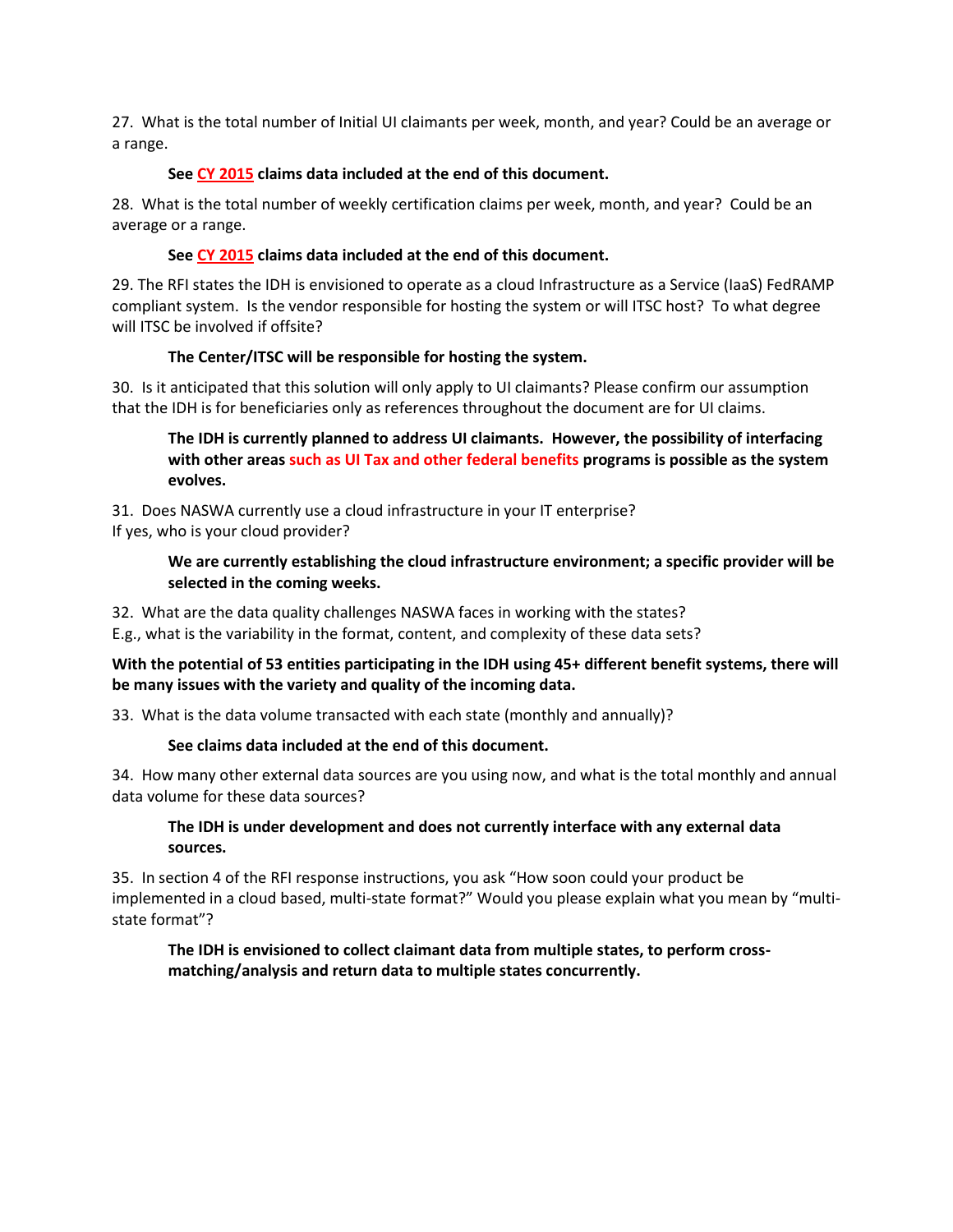36. The IDH Concept displayed on page 5 of the RFI references 'initial/weekly' ingestion of claims data. Can NASWA specify whether this refers to claimant data, benefit claim payments, or both? Specifically, does NASWA envision this being utilized at the point of benefit enrollment, at the point of benefit payment, or both?

**The Center expects to gather claimant data, initial claims data and weekly claims data that may or may not include payment data.** 

37. Does NASWA envision piloting the IDH with a single state? If so, which states have expressed interest?

**The Center does anticipate piloting the IDH in multiple states; however, specific states have not been determined. The Center is currently engaged in a pilot project to develop a Suspicious Actor Repository (SAR) that includes participation from: MT, NE, UT, ID, MD, TX, FL, and NY.**

38. Does NASWA have an estimated timeline for implementing an IDH solution?

**No specific timeline has been determined. Information collected by the RFI is expected to inform this process.**

39. How does NASWA envision state UI agencies accessing the multi-state solution (E.g. Task orders, separate contracts, etc.)

**The Center envisions participating states will sign an IDH participation agreement that outlines system access, utilization, roles and responsibilities, etc. This agreement has not been developed.**

## 40. What data sets/sources do you envision interfacing with?

**Specific data sources have not been selected, but candidate sources may include items such as: death records, suspicious physical addresses, suspicious IP addresses, incarceration records, and others that may provide effective cross-matching.** 

41. What specific data elements from initial and continued claims will be collected?

**The RFI requests vendor inputs on data fields needed to provide effective analysis and crossmatching.** 

42. Will data be collected on all initial and continued claims or only on those deemed worthy of investigation after being cross matched?

**The IDH is envisioned to collect and perform cross-matching and analysis of all initial and continued claims.**

43. What data elements from the states data are expected to be made available for analysis through the hub. And will these data elements be restricted to the sample populations or the entire universe. Will they be suspect claims only, or will they include initial/continued claims?

## **States will provide a subset of data collected on initial and continued claims. Specific data fields have not been finalized. The RFI requests vendor inputs on data fields needed to provide effective analysis and cross-matching.**

44. If we have a prebuilt Dept of Labor Data model built in SQL server, can we use that as Database platform instead of Cassandra?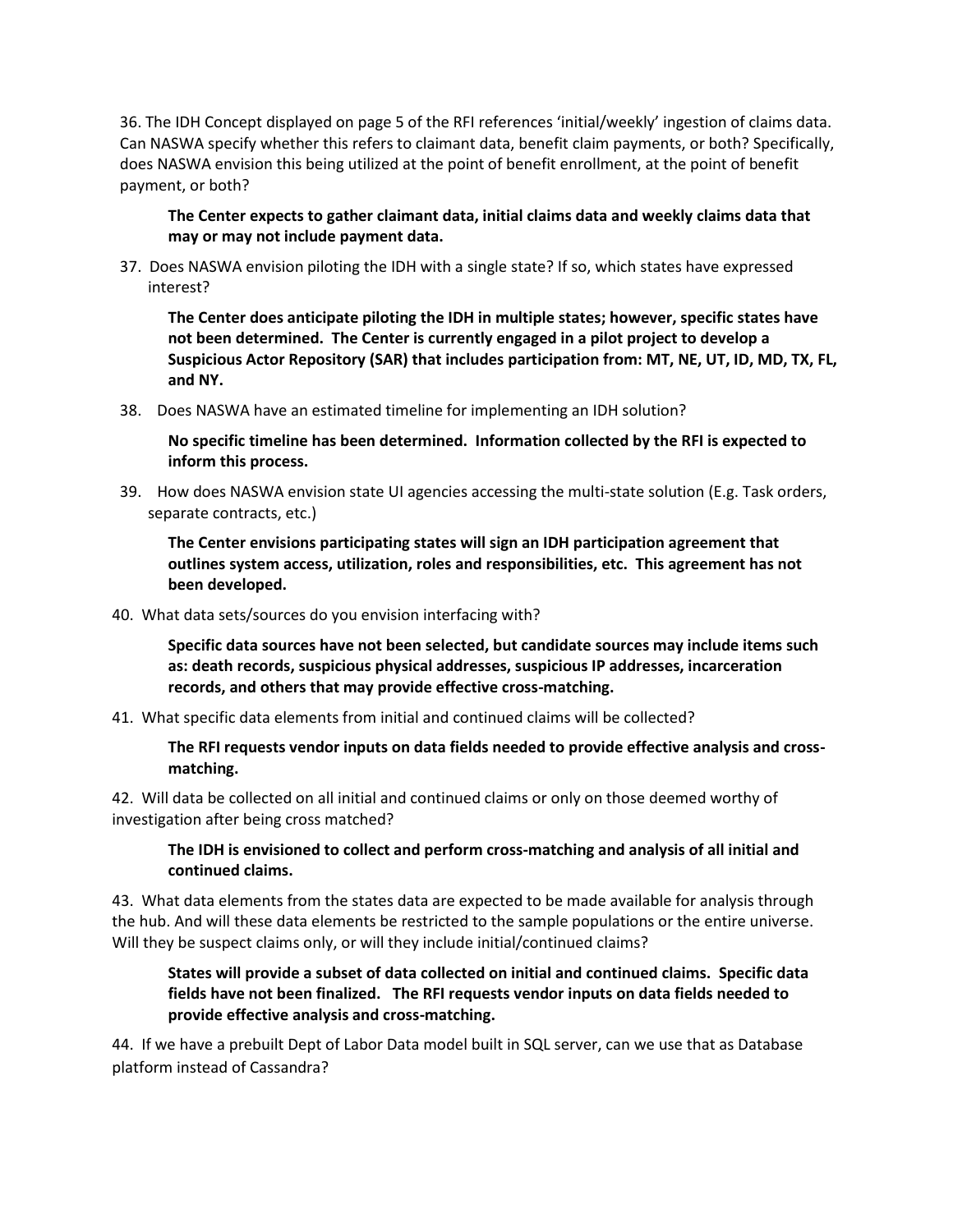**Vendors are welcomed and encouraged to recommend alternative database platforms as appropriate.**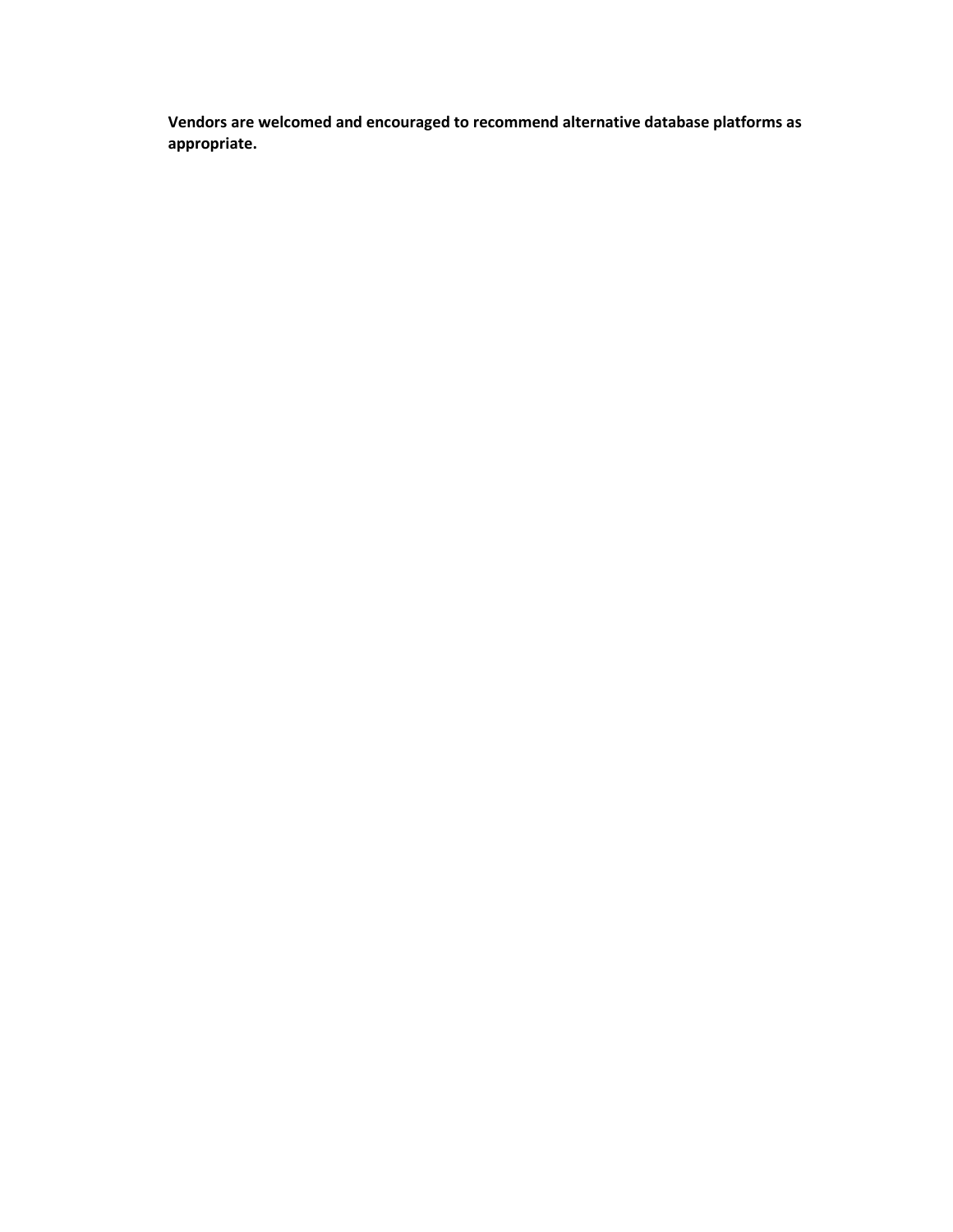|                 |                   |                          |                            | Total 5159    |              |                       |             |             |
|-----------------|-------------------|--------------------------|----------------------------|---------------|--------------|-----------------------|-------------|-------------|
|                 | Total 5159 report | Total 5159 report        | Total 5159 report          | Report Liable | Est # liable | Est # $ICs = New +$   | total Weeks | total weeks |
| state           | New ICs           | <b>Additional claims</b> | <b>Transitional claims</b> | <b>Claims</b> | <b>ICs</b>   | transitionals +liable | claimed     | compensated |
| <b>US Total</b> | 9,156,990         | 4,823,573                | 539,003                    | 584,809       | 398,325      | 10,094,318            | 118,664,641 | 102,299,605 |
| <b>AK Total</b> | 37,762            | 25,496                   | 2,026                      | 12,033        | 7,161        | 46,949                | 558,551     | 471,709     |
| <b>AL Total</b> | 126,968           | 45,391                   | 4,130                      | 5,071         | 3,741        | 134,839               | 1,184,417   | 955,527     |
| <b>AR Total</b> | 90,163            | 52,936                   | 1,739                      | 4,495         | 2,843        | 94,745                | 1,097,391   | 828,205     |
| <b>AZ Total</b> | 174,488           | 29,987                   | 2,677                      | 6,736         | 5,753        | 182,918               | 1,540,413   | 1,315,617   |
| <b>CA Total</b> | 1,358,483         | 1,055,333                | 56,999                     | 45,953        | 25,830       | 1,441,312             | 20,160,298  | 18,061,071  |
| <b>CO Total</b> | 114,530           | 27,558                   | 4,089                      | 11,514        | 9,272        | 127,891               | 1,659,836   | 1,387,948   |
| <b>CT Total</b> | 121,693           | 78,087                   | 15,518                     | 8,516         | 5,182        | 142,393               | 2,216,592   | 2,141,991   |
| <b>DC Total</b> | 15,155            | 1,438                    | 277                        | 18,564        | 16,961       | 32,393                | 447,596     | 400,391     |
| <b>DE Total</b> | 25,009            | 16,104                   | 2,104                      | 4,039         | 2,472        | 29,585                | 371,515     | 317,148     |
| <b>FL Total</b> | 366,243           | 72,302                   | 4,681                      | 9,937         | 8,305        | 379,229               | 2,950,666   | 2,233,348   |
| <b>GA Total</b> | 280,709           | 116,768                  | 1,045                      | 9,562         | 6,767        | 288,521               | 1,987,335   | 1,569,151   |
| <b>HI Total</b> | 30,092            | 36,570                   | 754                        | 3,100         | 1,400        | 32,246                | 430,261     | 363,805     |
| <b>IA Total</b> | 104,418           | 57,165                   | 12,743                     | 19,714        | 12,760       | 129,921               | 1,249,117   | 1,188,533   |
| <b>ID Total</b> | 42,929            | 24,820                   | 1,854                      | 1,814         | 1,168        | 45,951                | 436,733     | 363,003     |
| <b>IL Total</b> | 373,086           | 225,500                  | 52,642                     | 14,717        | 9,170        | 434,898               | 6,232,704   | 5,499,984   |
| <b>IN Total</b> | 161,243           | 46,360                   | 7,226                      | 6,666         | 5,179        | 173,648               | 1,495,059   | 1,363,894   |
| <b>KS Total</b> | 75,579            | 51,280                   | 6,142                      | 22,744        | 13,660       | 95,381                | 913,031     | 725,860     |
| <b>KY Total</b> | 122,835           | 67,263                   | 3,626                      | 4,844         | 3,123        | 129,584               | 1,252,136   | 1,128,598   |
| <b>LA Total</b> | 100,205           | 20,931                   | 1,055                      | 9,843         | 8,142        | 109,402               | 1,080,914   | 957,745     |
| <b>MA Total</b> | 218,859           | 94,658                   | 12,430                     | 21,567        | 15,074       | 246,363               | 3,967,268   | 3,447,298   |
| <b>MD Total</b> | 138,984           | 67,172                   | 10,531                     | 6,338         | 4,280        | 153,795               | 2,087,790   | 1,799,441   |
| <b>ME Total</b> | 36,038            | 17,861                   | 2,670                      | 1,709         | 1,144        | 39,852                | 466,704     | 401,332     |
| <b>MI Total</b> | 343,807           | 125,680                  | 6,814                      | 5,880         | 4,304        | 354,925               | 3,465,000   | 3,018,097   |
| <b>MN Total</b> | 141,415           | 87,979                   | 25,267                     | 14,521        | 8,918        | 175,600               | 2,484,938   | 1,948,800   |
| <b>MO Total</b> | 175,178           | 95,317                   | 12,959                     | 6,984         | 4,527        | 192,664               | 1,686,215   | 1,388,177   |
| <b>MS Total</b> | 63,480            | 22,466                   | 5,592                      | 3,231         | 2,419        | 71,491                | 636,340     | 515,192     |
| <b>MT Total</b> | 33,437            | 21,461                   | 3,533                      | 2,296         | 1,398        | 38,368                | 428,155     | 370,174     |
| <b>NC Total</b> | 201,507           | 29,196                   | 3,896                      | 11,571        | 10,092       | 215,495               | 1,767,421   | 1,209,283   |
| <b>ND Total</b> | 25,773            | 7,569                    | 126                        | 19,422        | 15,134       | 41,033                | 410,780     | 344,859     |
| <b>NE Total</b> | 38,481            | 16,998                   | 1,218                      | 3,643         | 2,524        | 42,223                | 380,599     | 294,044     |
| <b>NH Total</b> | 24,227            | 12,624                   | 2,312                      | 1,708         | 1,129        | 27,668                | 250,643     | 231,067     |
| <b>NJ Total</b> | 372,532           | 142,309                  | 20,635                     | 16,286        | 11,735       | 404,902               | 5,928,939   | 5,351,155   |
| <b>NM Total</b> | 46,465            | 12,454                   | 1,849                      | 1,804         | 1,426        | 49,740                | 668,364     | 589,304     |
| <b>NV Total</b> | 99,036            | 45,395                   | 3,681                      | 4,296         | 2,952        | 105,669               | 1,314,342   | 1,164,336   |

# **UI Claims Data for CY 2015**